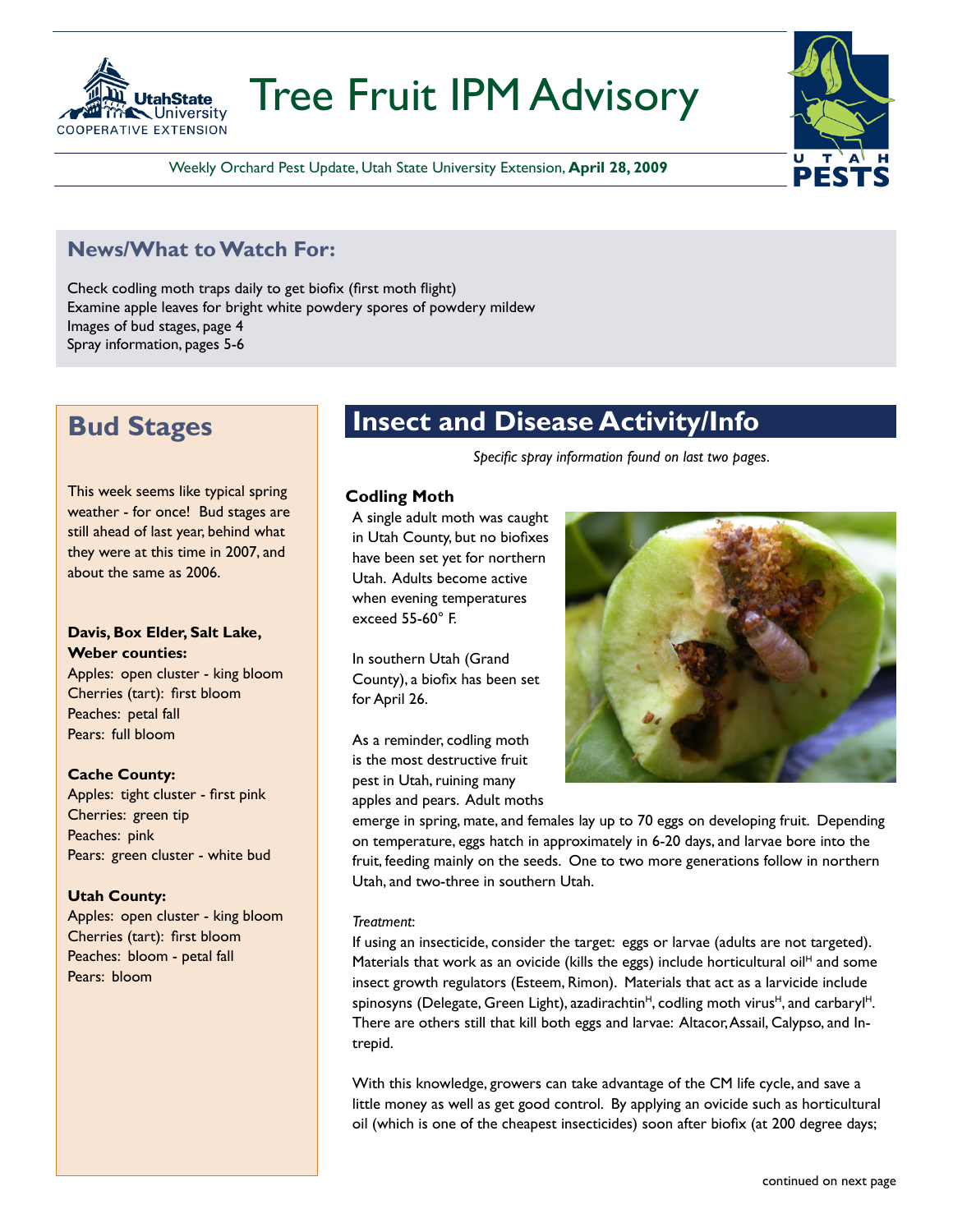#### **Insect and Disease Information, continued from previous page**

we will provide a timing), eggs that have already been laid on fruit will be smothered, and the "normal" larvicide timing at 220 DD can be delayed until 350 DD after biofix (about 1-2 weeks later). At this time, larvae are entering their "peak egg hatch" and we always stress how important it is to have good residue coverage on your fruit at that time. After this initial period, growers should then continue to apply the chosen material(s) at the interval provided on the label.

Hresidential product

### **Cat-facing Insects on Stone Fruit**



We mostly have a problem with lygus bug on peaches in Utah, which cause deep scarring of fruit through early season feeding. Typically, these sucking insects are located in alfalfa fields, but are also attracted to a variety of flowering annual broadleaf weeds. The first step is to control flowering weeds on the orchard floor. Unfortunately, there is nothing to be done when orchards border field crops, except be especially diligent about border sprays when fields are harvested. Some lygus will feed in the orchard starting at petal fall, which is a good time to apply insecticide.

#### **Fire Blight**

Look at the table on page 3 to see the risk of infection in your area. The following is an explanation of each rating word, provided by Tim Smith, Washington State University:

**No Blight**: weather is not warm enough to cause infection, even with open flowers and moisture.

**Low**: Wetting of flowers has not led to new flower blight infections in past years.

**Caution**: Wetting at this point is not likely to lead to infection, except within a few yards of an actively oozing canker.

**High risk**: If unprotected flowers are wetted, infection is possible. If flowers are numerous, you may choose to protect every 2 – 3 days with a biological product during the HIGH risk period. Or, apply antibiotic within 24 hours before or after the infection (wetting) event.

**Extreme:** Outbreak may occur if blossoms are wetted, no matter the blight history of your orchard. Apply antibiotic within 24 hours before or after the wetting event. If used, biological products should already be present on flowers and may not work as well if only applied at this risk period.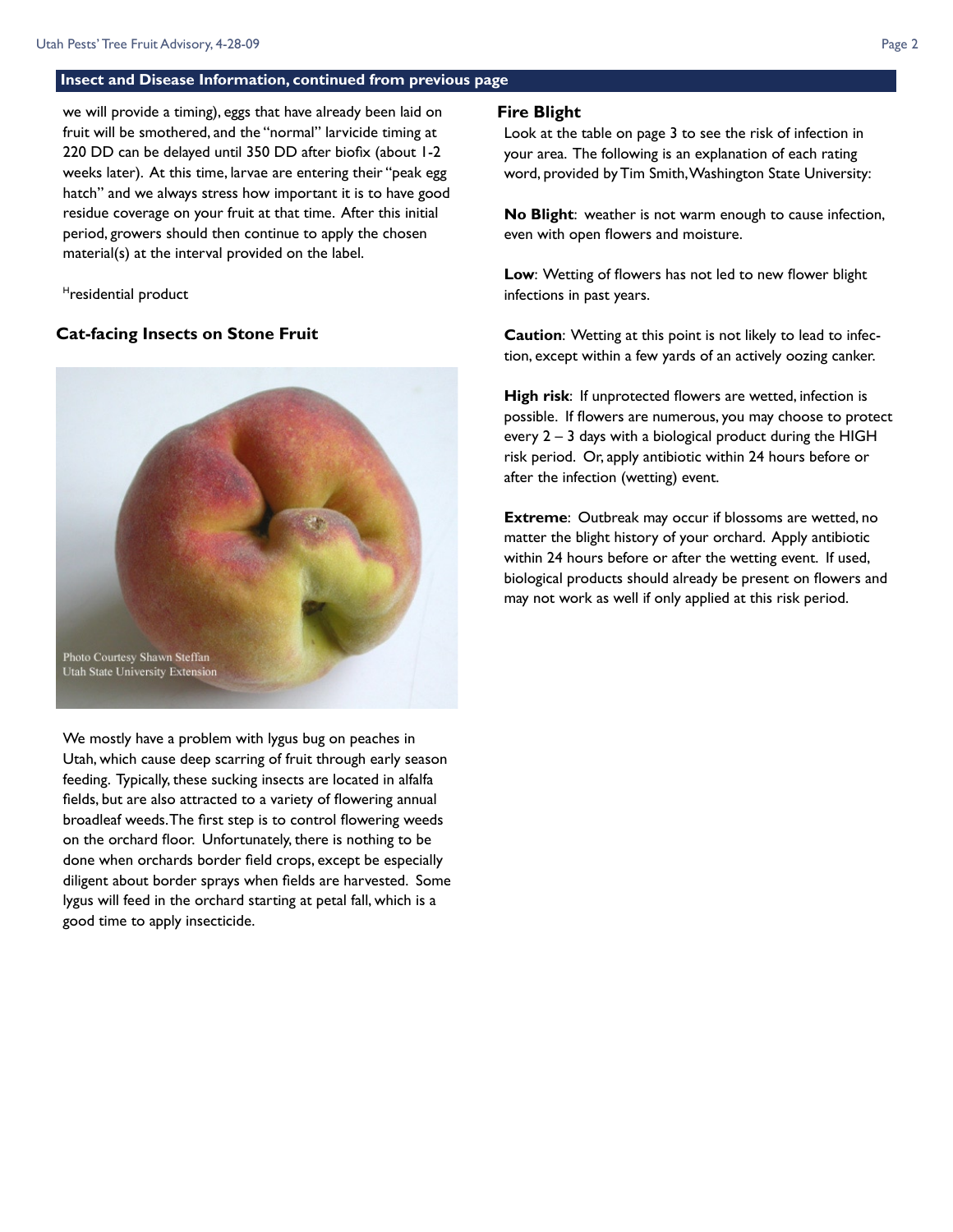## **Upcoming Monitoring/Insect Activity Degree Day Accumulations and Insect Development**

| By Insect (in order of appearance)                        | <b>Host</b>                                                           |                               |  |
|-----------------------------------------------------------|-----------------------------------------------------------------------|-------------------------------|--|
| Black cherry aphid                                        | Egg hatch at cherry bud break                                         | Cherry leaves                 |  |
| Green peach aphid                                         | Egg hatch at full bloom                                               | Peach leaves; Nectarine fruit |  |
| Egg hatch begins at first pink (apples)<br>Campylomma bug |                                                                       | Apple fruit                   |  |
| White apple leafhopper                                    | Egg hatch begins at first pink (apples)                               | Apple leaves                  |  |
| Western tentiform leafminer                               | Egg-laying at pink (apples)                                           |                               |  |
| Codling moth                                              | Hang traps at 100 degree days (base 50)<br>First flight at 190-260 DD | Apple fruit                   |  |

## **Degree Day Accumulations**

March 1 - Wednesday, April 28

| <b>County</b>    | Location                | <b>Codling Moth,</b>    | <b>Western Cherry</b>  | <b>Fire Blight Warning</b> |  |
|------------------|-------------------------|-------------------------|------------------------|----------------------------|--|
|                  |                         | <b>Peach Twig Borer</b> | <b>Fruit Fly (Base</b> | (see page 2)               |  |
|                  |                         | (Base 50)               | 4I)                    |                            |  |
| <b>Box Elder</b> | Perry                   | 166                     | 383                    | No Blight                  |  |
| Cache            | North Logan             | 89                      | 270                    | No Blight                  |  |
|                  | Providence              | 102                     | 271                    | No Blight                  |  |
|                  | Smithfield              | 92                      | 217                    | No Blight                  |  |
| Carbon           | Price                   | 113                     | 321                    | No Blight                  |  |
| <b>Davis</b>     | Kaysville               | 6                       | 387                    | No Blight                  |  |
| Grand            | Castle Valley           | 24 (after biofix)       | 648                    |                            |  |
| <b>Salt Lake</b> | Holladay                | 180                     | 410                    | No Blight                  |  |
|                  | <b>West Valley City</b> | 7                       | 424                    | No Blight                  |  |
| <b>Tooele</b>    | Erda                    | 162                     | 379                    | No Blight                  |  |
|                  | Grantsville             | 273                     | 552                    | No Blight                  |  |
|                  | <b>Tooele</b>           | 156                     | 479                    | No Blight                  |  |
| <b>Utah</b>      | Alpine                  | 164                     | 388                    | No Blight                  |  |
|                  | Genola                  | 200                     | 442                    | No Blight                  |  |
|                  | Lincoln Point           | 6                       | 387                    | No Blight                  |  |
|                  | Orem                    | 156                     | 381                    | No Blight                  |  |
|                  | Payson                  | 180                     | 376                    | No Blight                  |  |
|                  | Provo                   | 216                     | 454                    | No Blight                  |  |
|                  | Santaquin               | 176                     | 404                    | No Blight                  |  |
| Weber            | <b>Pleasant View</b>    | 146                     | 363                    | No Blight                  |  |

"Base 41" and "base 50" refer to the lower temperature threshold at which certain insects develop. For example, no codling moth development occurs below 50 degrees.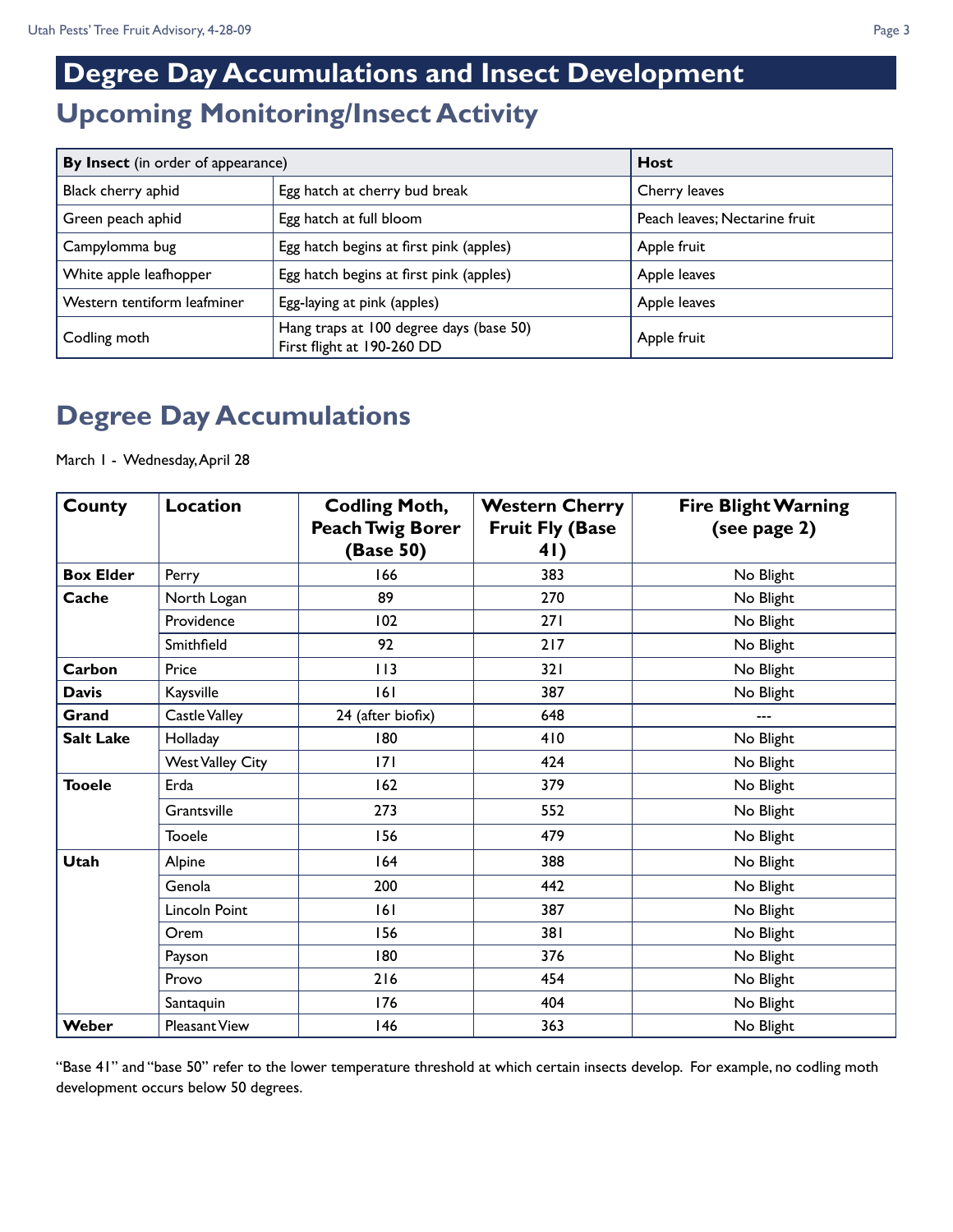# **Bud Phenological Stages**

### **Apple Pear Peach**















## **Cherry**





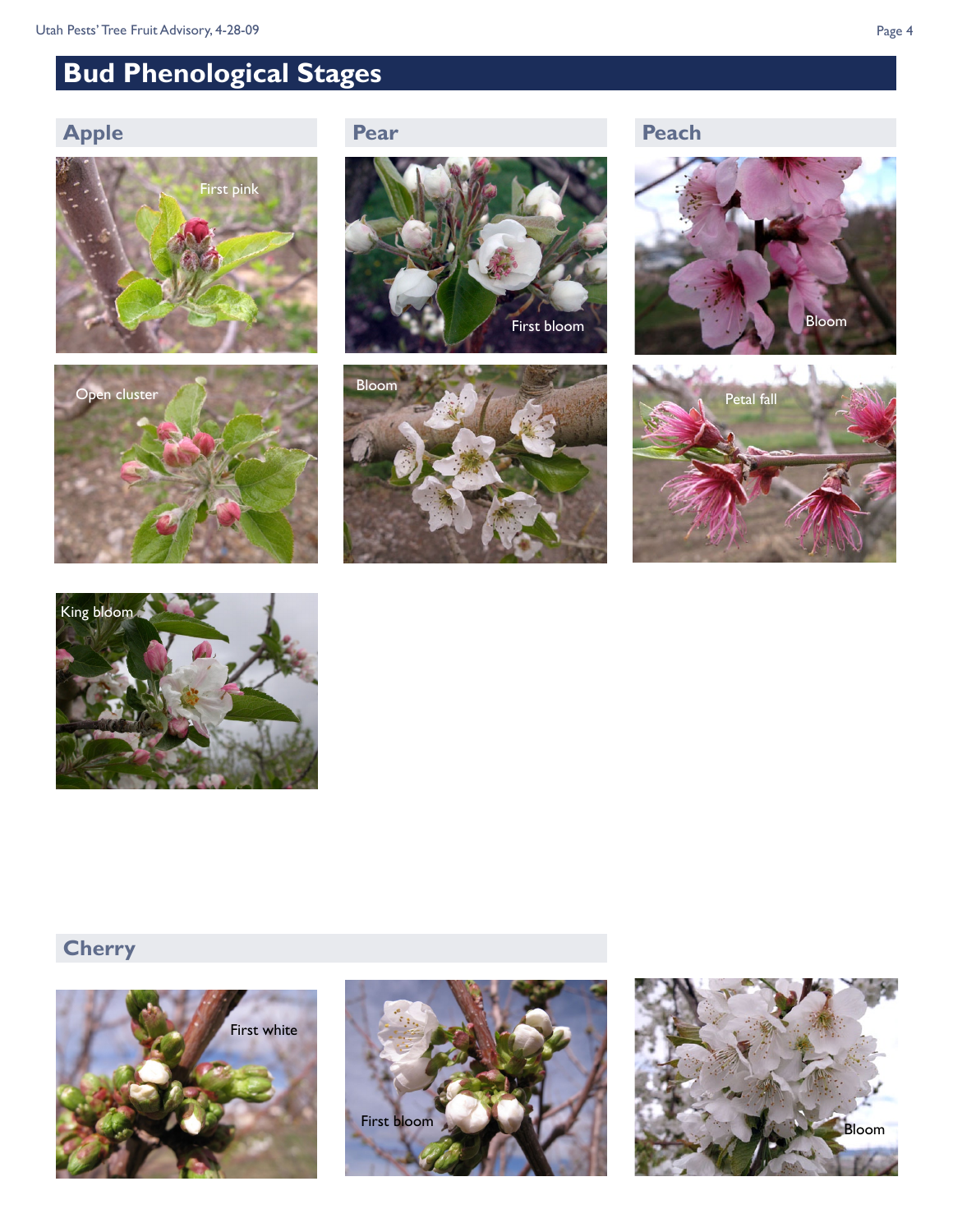# **Spray Materials - Commercial Applicators**

| <b>Target</b>     |                                                 |                                                                                                                                        |                                                                                                                | <b>Amount</b>                                                                                                   | <b>REI</b>                                                                                    |                                                                                                                                                                |
|-------------------|-------------------------------------------------|----------------------------------------------------------------------------------------------------------------------------------------|----------------------------------------------------------------------------------------------------------------|-----------------------------------------------------------------------------------------------------------------|-----------------------------------------------------------------------------------------------|----------------------------------------------------------------------------------------------------------------------------------------------------------------|
| <b>Pest</b>       | <b>Host</b>                                     | <b>Chemical</b>                                                                                                                        | <b>Example Brands</b>                                                                                          | per acre                                                                                                        |                                                                                               | <b>Comments</b>                                                                                                                                                |
| Lygus bug         | peaches                                         | azadirachtin<br>beta-cyfluthrin<br>cyfluthrin<br>pyrethrin                                                                             | Aza-Direct<br>Baythroid<br>Tombstone<br>Pyganic                                                                | 1-2 pints<br>$2-2.4$ oz<br>$2 - 2.4$ oz<br>$4.5 - 18$                                                           | 4 <sub>h</sub><br>12 <sub>h</sub><br>12h<br>4 h                                               | OMRI certified organic<br>restricted use product<br>restricted use product<br>OMRI certifiec organic                                                           |
| Codling<br>moth   | apple,<br>pear                                  | hort. oil<br>acetamiprid<br>deltamethrin<br>methoxyfenozide<br>phosmet<br>spinetoram<br>thiacloprid<br>rynaxypyr<br>codling moth virus | variety<br>Assail<br><b>Battalion</b><br>Intrepid<br>Imidan<br>Delegate<br>Calypso<br>Altacor<br>Virosoft, etc | see lable<br>3.4 oz<br>$7-14$ oz<br>$16 \text{ oz}$<br>5.33 lbs<br>$6-7$ oz<br>$4-8$ oz<br>$3.5 - 4.5$<br>$---$ | 12 <sub>h</sub><br>12 <sub>h</sub><br>4 <sub>h</sub><br>5d<br>4 h<br>12 <sub>h</sub><br>$---$ | • works on eggs only<br>• ensure good coverage for effec-<br>tive control<br>• virus must be applied every 7<br>days<br>• has shown to have good ef-<br>ficacy |
| <b>Thrips</b>     | light-<br>skinned<br>apples,<br>nectar-<br>ines | endosulfan<br>spinosad                                                                                                                 | <b>Thionex</b><br><b>Success</b>                                                                               | 4 <sub>lb</sub><br>$4-8$ oz                                                                                     | 24h<br>4 <sub>h</sub>                                                                         | apply just before bloom<br>Thionex will also control lygus<br>and campylomma; toxic to bees                                                                    |
| Powdery<br>mildew | apple                                           | potassium bicarbonate<br>myclobutanil<br>trifloxystropin<br>triflumizole<br>fenarimol<br>boscalid/pyraclostrobin                       | Kaligreen<br>Rally<br>Flint<br>Procure<br>Rubigan<br>Pristine                                                  | $2.5 - 3$ lb<br>5 <sub>oz</sub><br>$2-2.5$ oz<br>$8-16$ oz<br>12 oz<br>$14.5 - 18$ oz                           | 4 h<br>24h<br>12 <sub>h</sub><br>12 <sub>h</sub><br>12h<br>12 <sub>h</sub>                    | apply starting at open cluster<br>stage                                                                                                                        |
| Fire blight       | apple,<br>pear                                  | streptomycin<br>oxytetracycline                                                                                                        | Agri-mycin<br>Mycoshield                                                                                       | check label                                                                                                     |                                                                                               | apply within 24 h of a wetting<br>event only if fire blight was pres-<br>ent last year                                                                         |

### **Spray Timing for Codling Moth**

| <b>Location</b> | <b>Biofix</b> | Timing (75 DD) for<br>  Ovicides (Rimon, IGRs)   for Hort oil |        | Timing (200 DD)   Traditional Timing<br>(220 DD) |
|-----------------|---------------|---------------------------------------------------------------|--------|--------------------------------------------------|
| Castle Valley   | April 26      | May 6                                                         | May 19 | May $21$                                         |